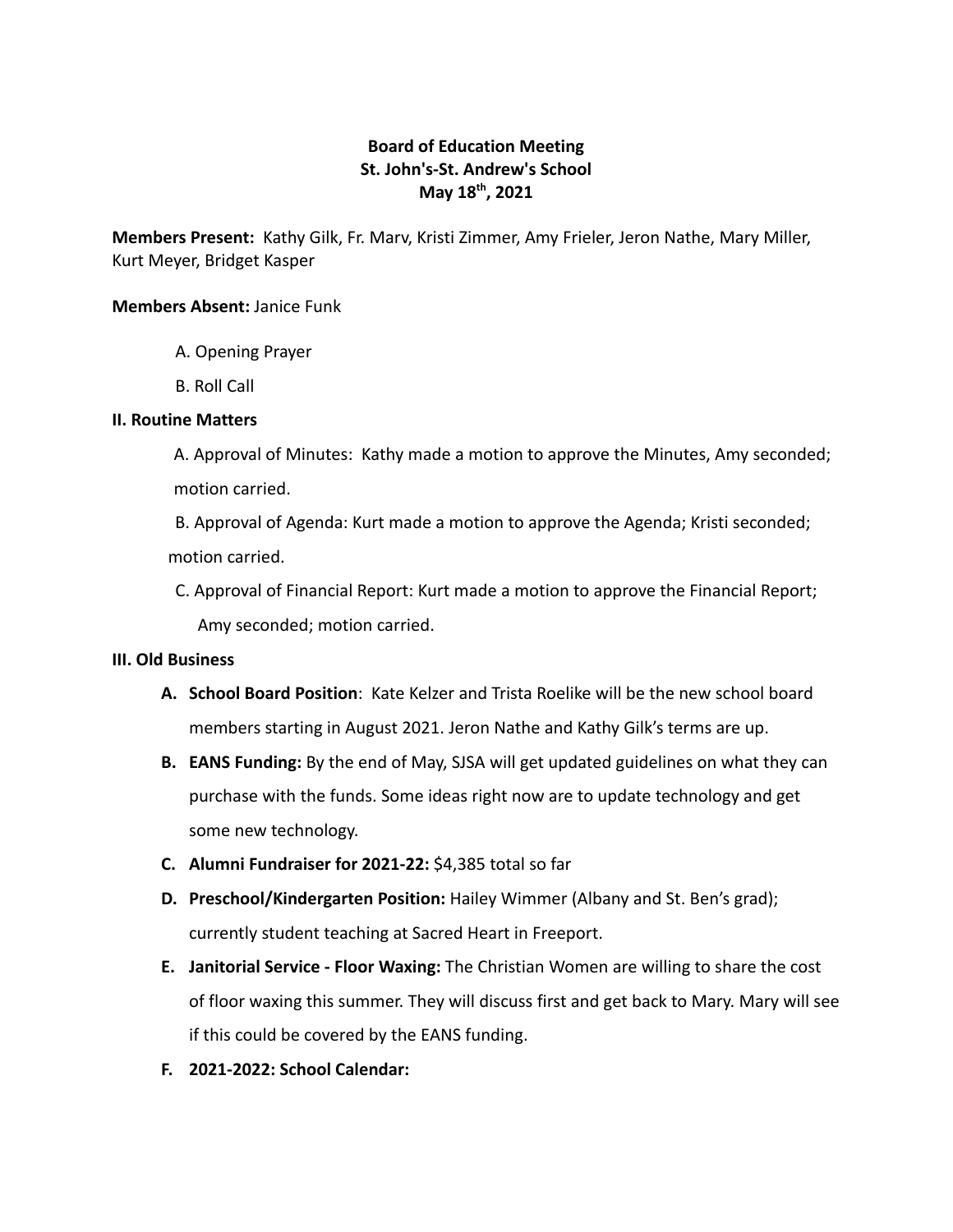- **a. All School Masses:** SJSA will plan that everything will be "back to normal" as of now. Fall mass at St. Michael's; Catholic Schools Week mass in January at St. John's. First Communion Mass will probably be at St. Andrew's because all Communicants are members of that parish. Dates will be set in August.
- **b. Passion Play / Stations of the Cross:** Students will participate in Stations of the Cross next year; instead of participating four times, they will do Stations 2-3 times. This will help alleviate some of the preparation for the Passion Play but keeps importance on faith as well.
- **G. Picnic:** The Greenwald Pub will cater food for the 6th grade graduation/last day picnic.
- **H. Freeport State Bank Golf Tournament:** Each school will receive \$4,500. The Golf Tournament will not be held this year.

### **IV. New Business**

- **A. Barley Days Float for Parade**: Theme TBD. We will need parent volunteers to help with the float.
- **B. School Board Appreciation**: We will plan an appreciation dinner on Thursday, July 8 at 7:00 at the Greenwald Pub.
- **C. Graduation:**
	- a. **Kindergarten Tuesday, May 25th:** The kids are ready and took pictures in their caps and gowns.
	- b. **6th Grade Thursday, May 27th:** Mary will talk to Mrs. Kasper to see if all 6th graders can have a part in the mass.

### **V. Information and Proposals**

- A. Principal: Grandma Joni plans on coming back next year to help in the preschool classroom.
- B. Pastor: Fr. Marv thanked everyone for their work over this year, especially dealing with COVID issues.
- C. Questions/Concerns/Board Members: A question about typing skills came up. With COVID restrictions, students were not able to do rotations this year, but it will be